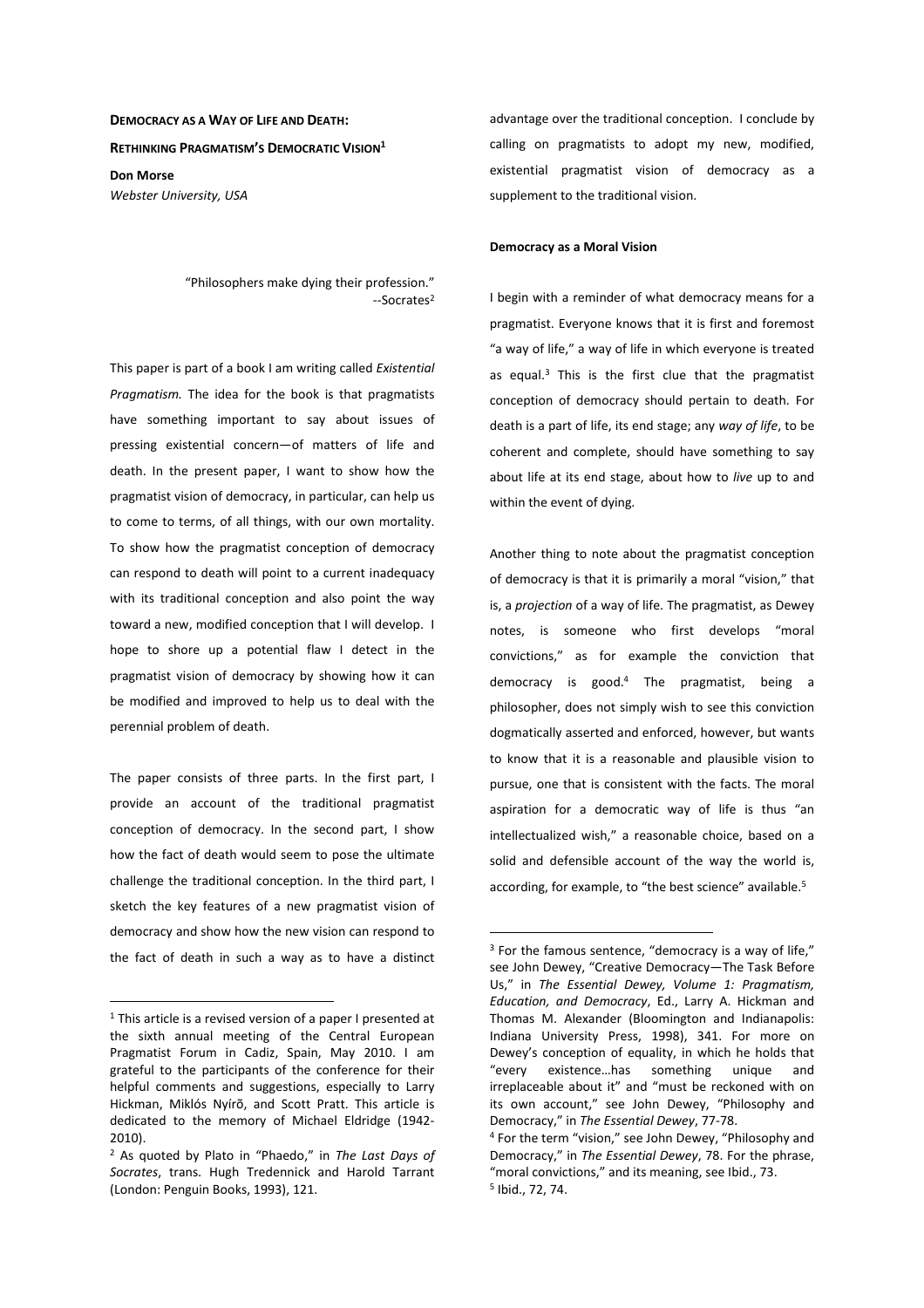For example, people who believe in democracy believe that each individual either is or can become an autonomous agent, capable of directing him or herself, as well as their society, well. This belief by itself would be fruitless however, if the world were such that everyone was physically determined and no one could change. But if science—for example, the science of evolution—shows that we can change and adapt, we can become educated and improve, then the case for a democratic life, in which each person is able to help direct the whole with insight and maturity, becomes a more reasonable belief, if we can only provide the right conditions for helping individuals to become autonomous.<sup>6</sup>

The pragmatist moral vision, in any case, is one that strives to be consistent with the facts, to be supported by what we know of the world, rather than being a blind desire. In particular, it is a moral vision that seeks to give primacy to the individual, by which I mean that it seeks to persuade us that each person is important and vital, indeed that each person is as important and as vital as any other. As Dewey has said, "individuals will always be the centre and consummation of experience."<sup>7</sup> They are what most fully matter in the course of things, and each one in his or her own way.

I borrow a phrase, too, from Dewey's early philosophy, which I would argue informs this Deweyan emphasis on the individual. The early Dewey is determined "that personality shall not be the playground of natural forces, but shall itself be a moving force counting for something in the universe."<sup>8</sup> Dewey finds value in the person, the individual; he would like to believe that each individual is significant and is even somehow essential to the world. The democratic belief is a moral vision about the importance of individuals; and a pragmatist wants to know if it can be supported by the facts.

### **How Death Challenges the Moral Vision**

It is at this point, however, that the pragmatist conception of democracy, as traditionally formulated, begins to show its limitation.<sup>9</sup> When it comes, above all, to the ultimate challenge of death, to the certain annihilation of the individual, the facts of the world would seem to flatly contradict any way of life that gives primacy, or even any importance, to the individual. The pragmatist vision that each individual (or each personality) shall possess some meaning in the makeup of events is robbed of its realism by the sharp fact of death, which destroys the individual and his person forever, as if he or she counts for nothing, and in fact never even existed in the first place.

 $\overline{a}$ 

<sup>&</sup>lt;sup>6</sup> Ibid., 76. Here Dewey partially sketches out such an idea. More specifically, he connects the democratic concept of freedom with the concept of a changing universe. See also the preface to *Democracy and Education,* where he links democracy with "evolutionary ideas in the biological sciences," although the example I mention above also resembles in part what he calls "the superficial explanation" of how democracy relates to education. See John Dewey, *Democracy and Education* in *The Middle Works of John Dewey, Volume 9: 1899-1924*, ed. Jo Ann Boydston (Carbondale: Southern Illinois University, 1985), 3; 93. In any case, it is a standard account of democracy to see it as requiring educated, autonomous individuals and this account serves to illustrate the point under consideration.

<sup>7</sup> John Dewey, "I Believe," in *The Later Works of John Dewey, Volume 14: 1939-1941*, ed., Jo Ann Boydston (Carbondale: Southern Illinois University Press, 1991), 91.

<sup>&</sup>lt;sup>8</sup> John Dewey, "The Lessons of Contemporary French Literature," in *The Early Works of John Dewey, Volume 3: 1889-1892*, ed., Jo Ann Boydston (Carbondale: Southern Illinois University Press, 1975), 42.

<sup>&</sup>lt;sup>9</sup> Charlene Seigfried also sees death as posing a challenge to pragmatism, seeing it "as a limit-concept for the deliberately earth-bound philosophy of pragmatism." The present paper focuses more specifically on death as potentially restricting pragmatism's conception of democracy in particular. Later in the paper, I will also speak of death as a restriction that helps us to define individuality. See Charlene Haddock Seigfried, "A Pragmatist Response to Death: Jane Addams on the Permanent and the Transient," in *Journal of Speculative Philosophy,* Vol. 21, No. 2, 2007, 138.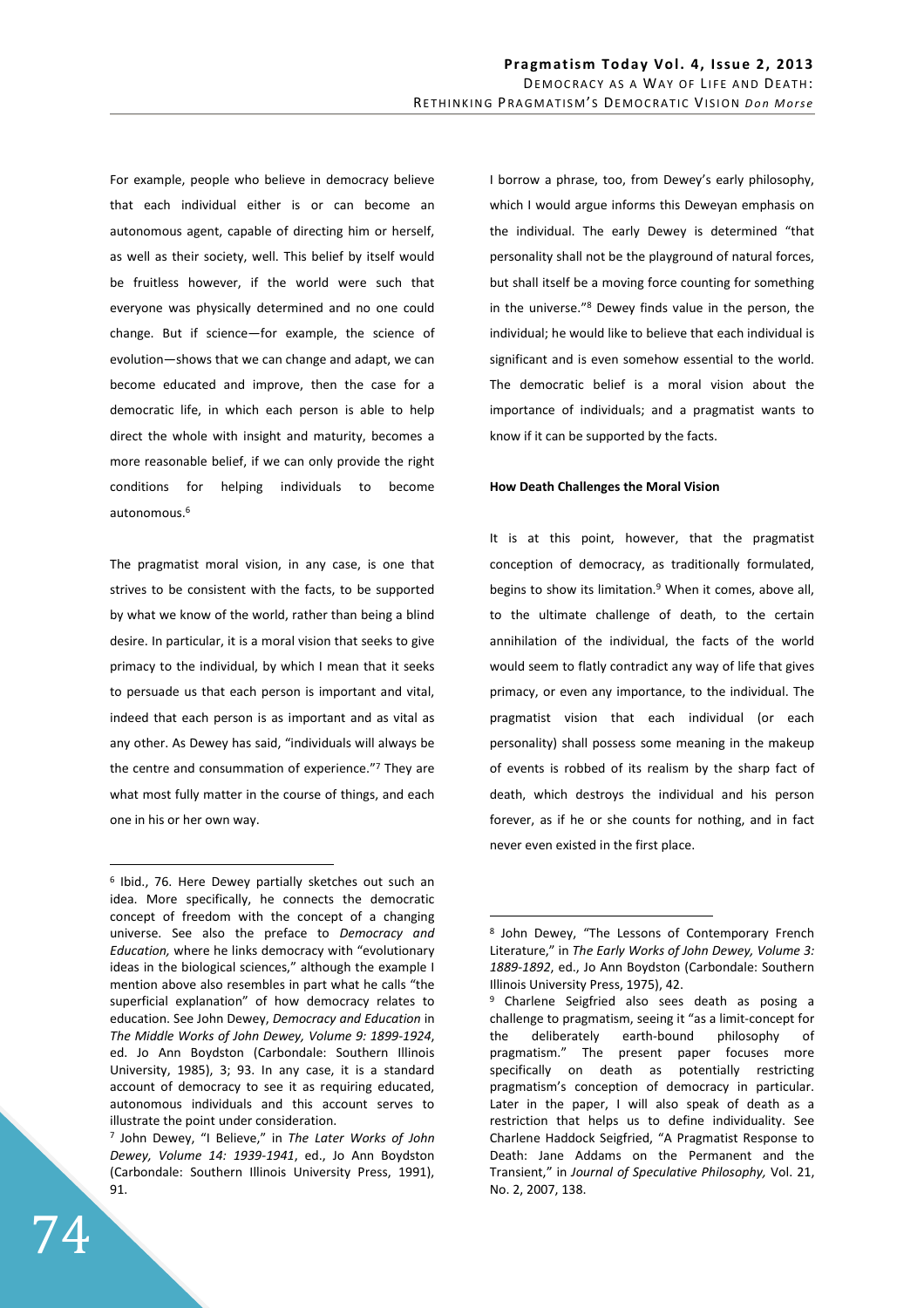Let me linger over this last point for a moment. The singular fact of death, its true horror, I take it, is that when death occurs, and we cease to exist, we do not simply cease to exist. We enter a space or zone, so to speak, in which, for all practical purposes, *we never did exist.* If it was possible to think of some actual occurrence that renders any and all occurrences as if they had not, in fact, taken place, then we could perhaps sufficiently understand the predicament of death. From what we know about the world as we grow up and take a serious look around, and especially from the perspective of modern science, it seems that death robs us of everything. It is the total eradication of what actually once was and had substance, a sheer nothing. In it, we enter a kind of blackness in which our entire world is dissolved and destroyed forever. Indeed, so total is death's annihilation that it renders every "what is," as if it never was. For consider: when we die, we enter eternal nothingness; time stops, one moment is as good as the end of all time, and surely by the end of all time, all humans and all records of our very existence will have completely vanished. When we go, we enter a space in which everything is already gone, without anything leaving a trace to remind anyone of the presence of anything having been there at all.

I would like to call this idea that death renders actual things as if they had never been, "negative actuality," in order to have an easy way to refer to a difficulty concept throughout the paper. Mersault has in mind something like negative actuality when, at the end of the *Stranger*, he says that "it doesn't much matter whether you die at thirty or at seventy." It makes no difference because death foreshortens every length of time, however long. "It would all come down to the same thing anyway."<sup>10</sup>

In addition to negative actuality, what renders death horrible is that *I* must die. As Mersault again says, either way it is *him* that is going to die, "I would still be the one

 $\overline{a}$ 

dying."<sup>11</sup> What this means, I take it, is that with each of us dies a world. The unique record of *our* personal experience, so important to each one of us, occurring in our own individual mental life, and wrought into our very bodies and bones, it all goes. Each of us contains within him or herself a world of experience. But all of that—everything of any importance to us, all importance itself—perishes with us. It seems like a pretty hopeless situation for the individual.

I say these things about death with one major qualification, however, remembering the warning of Socrates, who was, at the time when he issued the warning, on death's very door. He said that "To fear death, gentlemen, is no other than to think oneself wise when one is not, to think one knows what one does not know. No one knows whether death may not be the greatest of all blessings for man, yet men fear it as if they knew that it is the greatest of evils. And surely it is the most blameworthy ignorance to believe that one knows what one does not know."<sup>12</sup> In other words, only a fool thinks he knows what death has in store for us. Given this warning from such a wise person, I would not be so foolish as to say that somehow I know for sure that the above description of death, or something like it, is correct. But what I do want to say is that this is the account of death that modern science seems to leave us with; this is what our best known facts *seem* to say. And it to these facts that, as pragmatists, we are supposed to turn, at least according to Dewey, as we try to confirm that our moral vision of democracy is actually a reasonable moral vision, one supported by the facts.

Peering into the face of this version of death, at any rate, how can we possibly consider the individual to count for anything substantial in the course of things? What a naïve illusion it is to suppose that we count for anything. Death will get each of us in the end, you and I will cease

<sup>10</sup> Albert Camus, *The Stranger*, trans. Matthew Ward (New York: Vintage Books, 1989), 114.

<sup>11</sup> Ibid., 114.

<sup>12</sup> Plato, "Apology," in *The Trial and Death of Socrates*, Third Edition, trans. G.M.A. Grube (Indiana/Cambridge: Hackett Publishing Co., 2000), 29b, 32.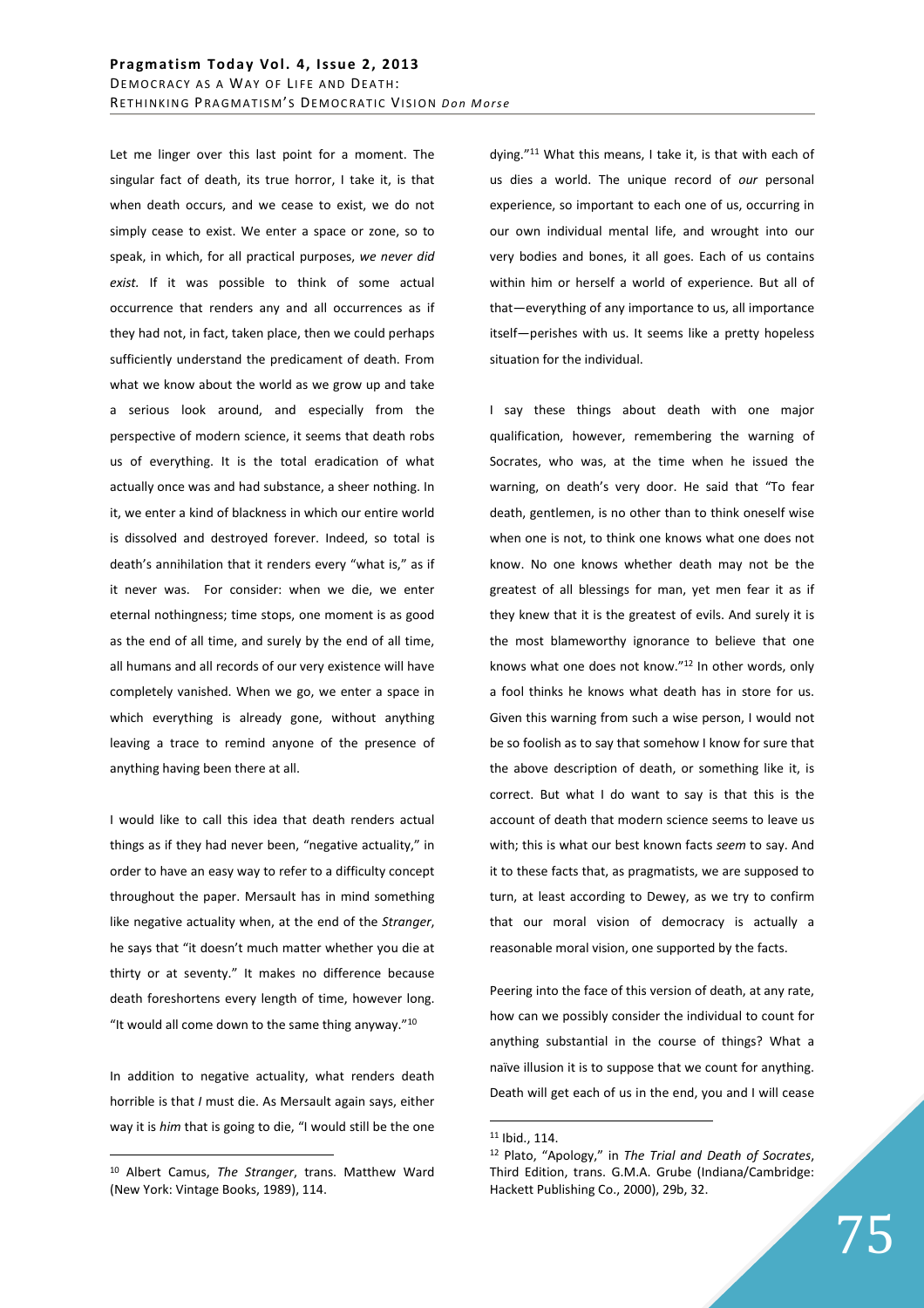$\overline{a}$ 

to exist, and negative actuality will do its grisly work and it will be as if we never even had existed.

### **Modifying the Vision**

Suppose, then, that these are the facts about death. They upend any moral vision that would have us believe that individuals have real worth and should count for something in existence, should each be capable of directing the course of things in their own special way. For death defined in this way is the ultimate director: it folds the curtain, collapses the set, and destroys all records of the play. As J. Glenn Gray puts it, "death seems to make a mockery of all human potentialities and dreams."<sup>13</sup>

Now a reasonable moral vision about the importance of individuals, one responsive to the facts, would modify itself in light of these facts of the individual's existence. I do not have humility in mind here (nor, I hope, undue pride). I would not say that we should see ourselves as less important after all. On the contrary, seeking to preserve what is best about the moral vision, I would say that we need to find a way that lets us continue to assert the importance of individuals, but in a way consistent with the grim facts of death.<sup>14</sup>

We know about the pragmatist conception of democracy that one of the ways in which the individual is supposed to get his or her importance is through other individuals. My suggestion for how to modify pragmatism's vision builds on this perspective. In order to more adequately give importance to the individual in a world where death is certain, I believe that we must recognize several principles, which as pragmatists should guide our conduct.

Absolute, or, on a different reading, Royce at least holds that our belief in our own individuality is not thwarted by the fact of death because it is meaningful to think of ourselves as now living in the Absolute and counting for something within its life and its works. See Josiah Royce, *The Conception of Immortality* (Cambridge: The Riverside Press, 1900), 78-80. One difference between Royce's view and my own is the fact that Royce downplays the role of the individual as such, with her unique, idiosyncratic qualities, preferring instead to see the individual in light of her general projects, and he seems to say that it is the self as defined by these projects who lives on after death. As Royce says, "it is, in fact, the ideally extended self and not, in general, the momentary self, whose life is worth living, whose sense outlasts our fleeting days." My own view, however, while it recognizes the role of one's projects in getting one remembered, emphasizes the importance of remembering, and keeping alive in our memories, the peculiar, unique self, or what Royce calls the momentary self. Even so, for both Royce and myself, there is something vital in the act of remembering, which to some extent prevents personal loss, and this vital aspect depends on the people who are doing the remembering, or people who make up what Royce calls "the community," although this would be true in different respects for Royce and I, since Royce focuses on the individual who remembers past achievements of others in order to see herself as part of them, while I focus on the person who remembers others who are dead in order to afford these others a continuing measure of individuality (as well as on the individual who strives herself to be memorable). See Josiah Royce, *The Philosophy of Josiah Royce*, 373, 372-373. For more on Royce and death, see Matthew A. Foust, "Tragedy and the Sorrow of Finitude: Reflections on Sin and Death in the Philosophy of Josiah Royce," *The Pluralist*, Volume 2, Number 2, Summer 2007: pp. 106-114. PDF file, accessed through the *Philosopher's Index* via EBSCOhost

## (http://web.ebscohost.com.library3.webster.edu/ehost/ pdfviewer/pdfviewer?vid=4&hid=104&sid=035f64e2- 375d-4a8a-8a83-f2e36548e974%40sessionmgr115

( 6/3/2011). I am grateful to Scott Pratt for referring me to Royce in this context.

<sup>13</sup> J. Glenn Gray, "The Problem of Death in Modern Philosophy," in *The Modern Vision of Death*, ed., Nathan A. Scott Jr. (Richmond, Virginia: John Knox Press, 1967), 66.

<sup>14</sup> For an alternative pragmatist response to this problem, see Josiah Royce's reflections on this issue. Royce and I agree that significant projects help to make people more memorable individuals. There are, however, differences between our two views, as the remainder of my paper should demonstrate. Royce holds that "the death…which here concerns us is the ending that seems to defeat all the higher types of individual striving known to us." Josiah Royce, *The Philosophy of Josiah Royce*, ed. John K. Roth (New York: Thomas Y. Crowell Company, 1971), 262. For Royce, death seems to render insignificant our projects, which in fact help to define us as individuals, and thereby to render us insignificant. However, as Royce sees it, the failure of our individuality thus to be achieved in the world points to the reasonable expectation and promise that it will be fulfilled in a life to come in which each person finds an adequate place in the life (and the life project) of the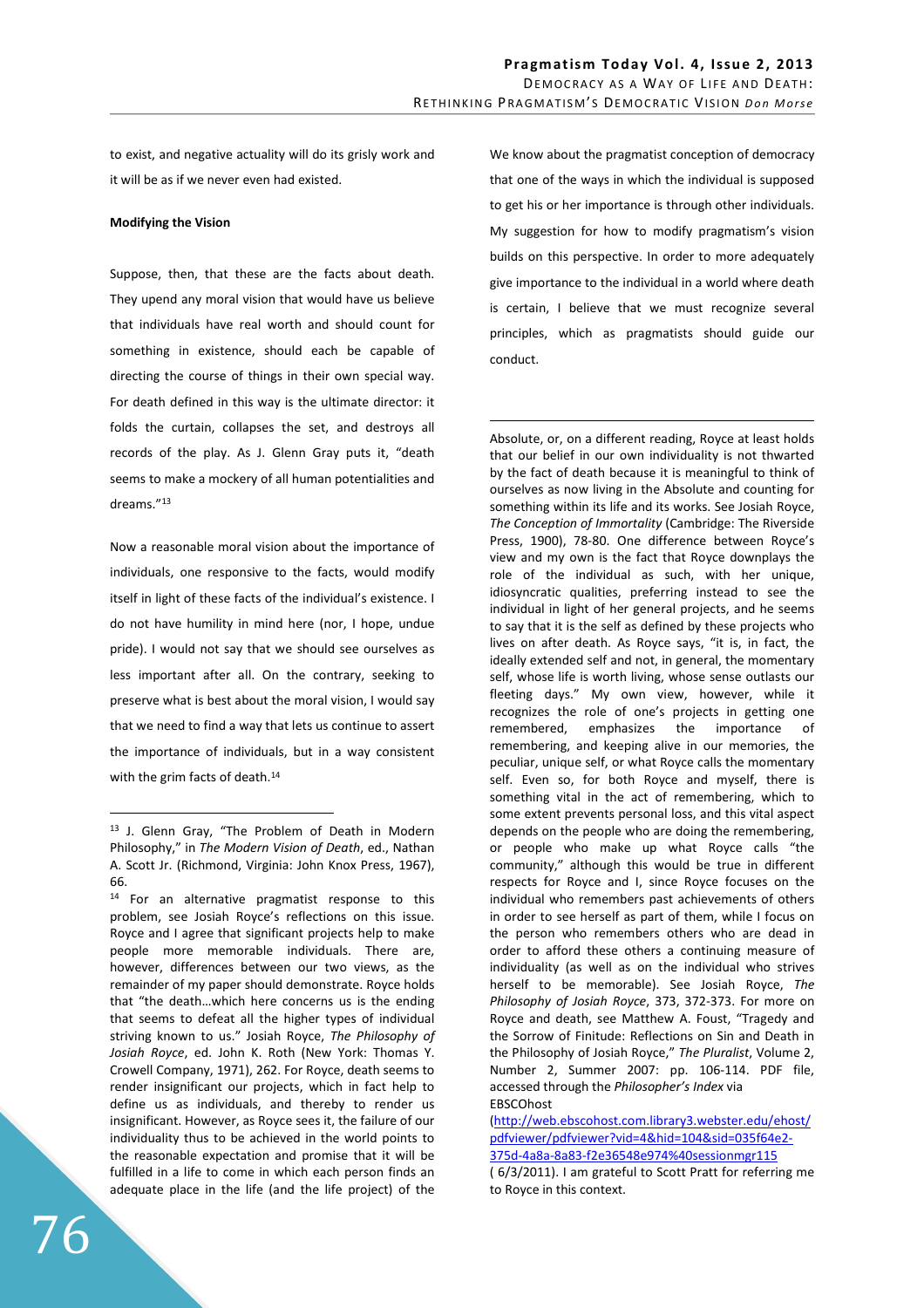## 1) We have an obligation to remember.

Just as we can support living individuals today through our interactions with them (support them in being individuals), giving them recognition and the conditions for individual action, so we can do things for the dead that will help to promote their individuality, their uniqueness as persons. When I remember the dead, I keep them alive in some sense. As Charlene Seigfried has pointed out, in reference to the thought of Jane Addams, people who die "are not unquestionably immortal, but can be made so by us, the survivors, insofar as we immortalize their lives and works in our own."<sup>15</sup> We can keep alive "the principles, beliefs, and values" that the dead person stood for, and in this sense we can preserve the dead.<sup>16</sup> Moreover, I would add that when we explicitly remember the dead person as an individual, a wholly unique self, then we allow her personality as well as her principles and beliefs to continue to amount to something, although the person is physically gone. We should have equality here too: although memorable events help us to remember a person, these events should only be an aid; we should remember the person, the unique self who participated in the events, remember them *as* individuals. That is the goal. Revisioning the dead individual in this way takes to its final logical outcome democracy as a way of life; for I am then letting each individual still assert herself as an individual even when she is gone, and so still be able to count for something in the course of things, although otherwise she loses all force and power, if we leave the matter to nature alone. I value the other person's individuality so much that I let it continue to exist in my memory to the extent that I can. As a pragmatist, then, valuing the individual, I owe a duty to the dead, which is to learn to cultivate my remembrance of them.<sup>17</sup>

 $\overline{a}$ 

But a democratic approach to death does not only involve a duty that I have to the dead, but also involves a duty that I have to the living. Knowing we will die, and that those who will live on after us have a duty to remember us, we owe them a duty too; we have a duty to the living to be memorable to them. We, the future dead, have an obligation to the future living, something to take into account before we die:

## 2) We have an obligation to be memorable.

Richard Rorty can help us to see better what I mean here. As I read him, Rorty's conception of "the strong poet" is a conception primarily motivated by death and concern for death. The strong poet is someone who is trying to be memorable. One feels "terror" at the prospect "that one might end one's days in . . . a world one never made, an inherited world."<sup>18</sup> What one wants is to create an entirely new vocabulary, one in which one defines oneself in one's own terms. If one would have achieved one's own unique vocabulary, "then one would have *demonstrated* that one was not a copy or replica."<sup>19</sup> Achieving this demonstration is important because then "one would know what one has succeeded in becoming."<sup>20</sup> To die and be like everyone else is dreadful; but to die as oneself, as a unique being, a distinct self, is to have achieved something special. One at least knows "what it is that will die," what it is that is really lost.<sup>21</sup> The strong poet achieves a kind of selfrecognition that takes away some of the sting of death, the sting of dying a generic death.

The strong poet, however, does not want to achieve this understanding of who distinctly dies only for himself. He

<sup>18</sup> Richard Rorty, *Contingency, Irony, and Solidarity*  (Cambridge: Cambridge University Press, 1993), 29.

<sup>15</sup> Charlene Haddock Seigfried, "A Pragmatist Response to Death: Jane Addams on the Permanent and the Transient," 136.

<sup>16</sup> Ibid., 136.

<sup>&</sup>lt;sup>17</sup> For an interesting account of democracy conceived in a similar fashion, see David L. Hall and Roger T. Aimes,

*The Democracy of the Dead: Dewey, Confucius, and the Hope for Democracy in China* (Open Court: Chicago and Lasalle, Illinois, 1999), 186. I am grateful to Larry Hickman for making me aware of this book.

<sup>19</sup> Ibid., 24.

<sup>20</sup> Ibid., 24.

<sup>21</sup> Ibid., 24.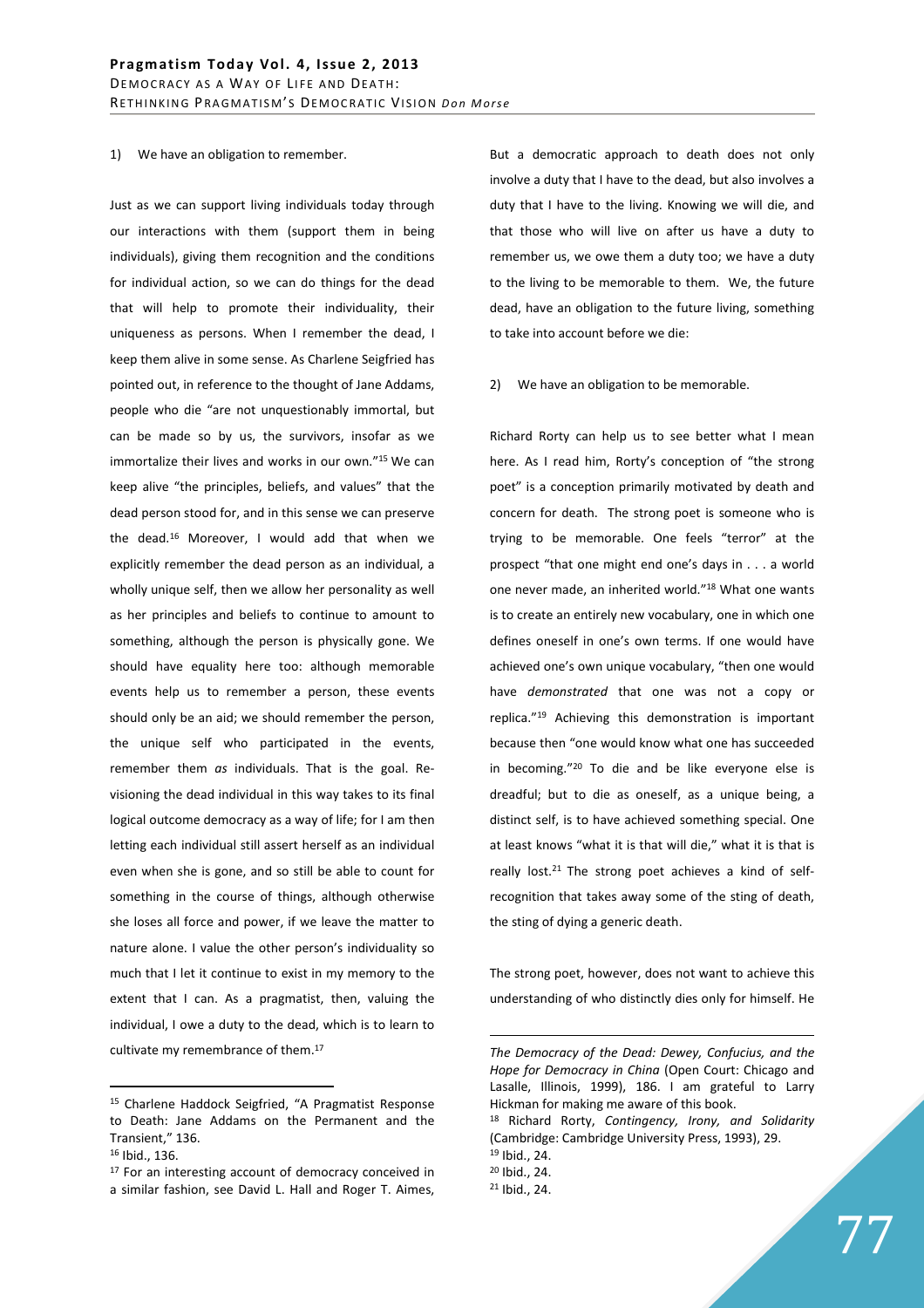also wants his new vocabulary to be adopted by others, which would mean that he succeeded in becoming a "genius." Everyone has their "idiosyncrasies," but not everyone is a genius. "The difference between genius and fantasy . . . is the difference between idiosyncrasies which just happen to catch on with other people" and those that do not.<sup>22</sup>

The strong poet is the person who wants to be a genius, a memorable person, someone that others will recall as the creator of their way of speaking and acting. We remember our geniuses, those that paved the way toward our own self-understanding. The genius gives us a reason to remember him. The genius presents before our minds a true individual; someone we can distinguish from the mass of men, someone we can remember and be thankful for.

Another example of the memorable person would be the person who performs his social role exceptionally well with a distinctive excellence in the performance. Alasdair MacIntyre helps us to understand this type of person when he discusses the virtues. Someone who is virtuous has the kind of skill that allows him "to achieve those goods which are internal to practices."<sup>23</sup> The virtues are a kind of excellence in our actions, relative to specific practices; the skill to perform those actions well. I would add that we remember people for their virtuous actions. Some examples would be, to borrow and slightly alter one from MacIntyre, Achilles, who is renowned for his heroism;<sup>24</sup> or Socrates, who is remembered for his courage and his philosophical prowess; or Hypatia, who is remembered for her exceptional acumen, which enabled her to transcend the intellects of all the men of her time in an age when women were not encouraged to be intellectuals.

 $\overline{a}$ 

As Hannah Arendt observes, this ability to get ourselves remembered may well be what is distinctive about human beings. "The task and potential greatness of mortals," she says, "lie in their ability to produce things—works and deeds and words—which would deserve to be and, at least to a degree, are at home in everlastingness, so that through them mortals could find their place in a cosmos where everything is immortal except themselves." We have the ability, even in the face of inevitable death, to make things, which will make people remember us.<sup>25</sup>

I would like to claim that we all have an obligation to be memorable in ways like this, that is, to be distinctive either in words or deeds, either as strong poets or virtuous people. I believe we possess this obligation, first, because others are under an obligation to remember us when we are dead. We ease their burden if we give them something to remember. Second, we owe it to our democracy to be memorable individuals, because then we will be shining lights of individuality, teaching others the value of being a distinctive self and not a generic rendition. Third, I believe we owe it to ourselves to be memorable, for then we ourselves will be more likely to be remembered. If Rorty is right, and one feels terror at the prospect that one will die without knowing what distinct individual one managed to become; that one will die as *any man or woman*, utterly interchangeable, indistinct, and easily forgettable, then one will want to try to overcome this terror by trying to become oneself, a distinct self, a memorable self.

<sup>22</sup> Ibid., 37.

<sup>23</sup> Alasdair MacInyre, *After Virtue*, Second Edition (Notre Dame, Indiana: University of Notre Dame Press, 1984), 191.

<sup>24</sup> Ibid., 123. MacIntyre uses the Achilles example for a somewhat different purpose, but I believe the example of Achilles can fit the present case as well.

<sup>25</sup> Hannah Arendt, *The Human* Condition. Second Edition (Chicago and London: the University of Chicago Press, 1998), 19. Arendt emphasizes the importance of this conception for the Greeks, saying that their community was itself a special arena for the efforts of individuals to become immortal. As Arendt puts it, "the *polis* was for the Greeks…first of all their guarantee against the futility of individual life, the space protected against this futility and reserved for the relative permanence, if not immortality, of mortals." Hannah Arendt, "The Public Realm: The Common," in *The Portable Hannah Arendt,*  ed., Peter Baehr (London: Penguin Books, 2000), 203. I am grateful to Miklós Nyírõ for his comments about Arendt.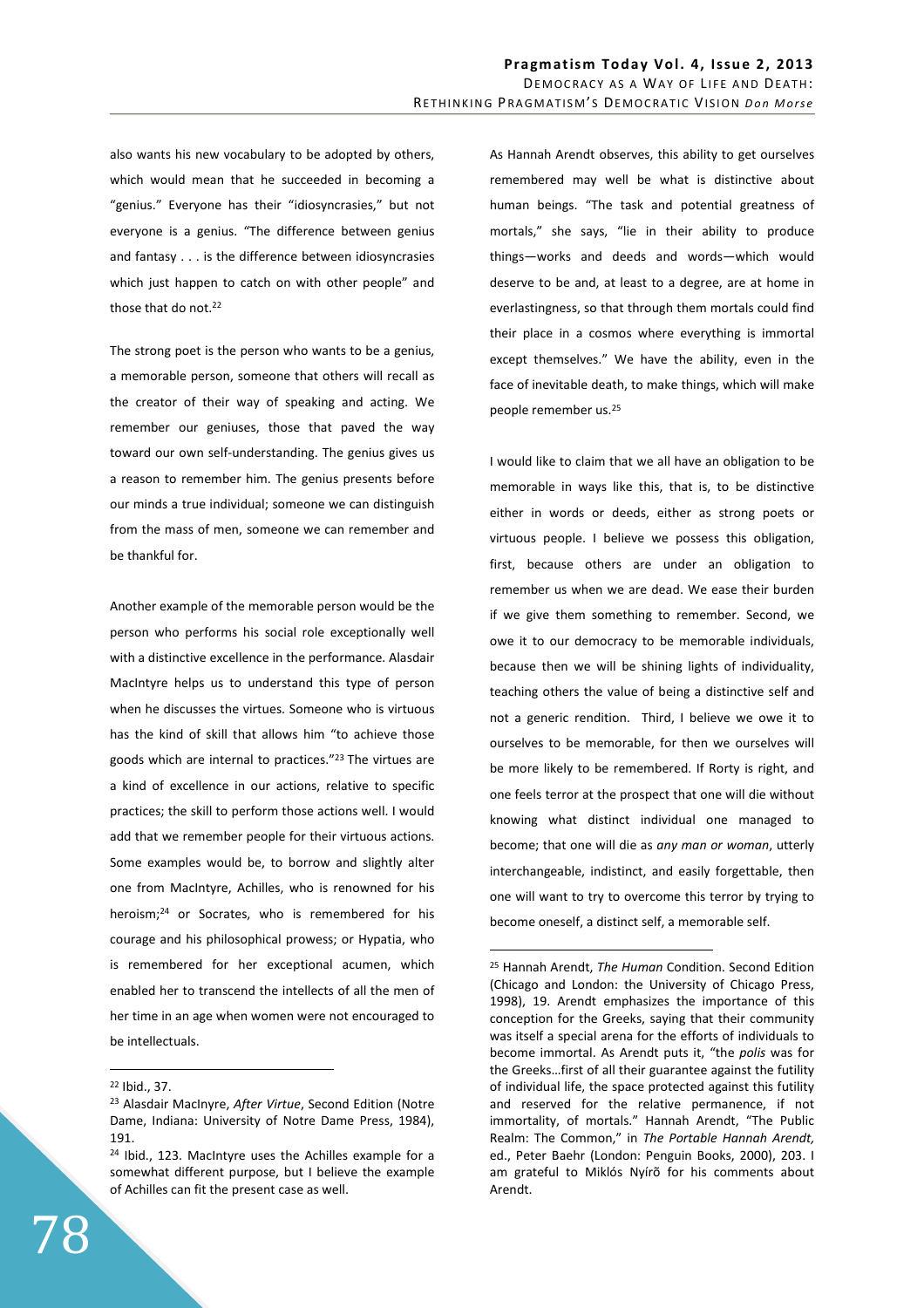Of course, there is an important objection the presents itself here in that one can be memorable by being evil; and we certainly do not want to promote this kind of activity. My response is to say that we then have a third principle of obligation imposed upon us by a pragmatist vision of democracy, which is this:

#### 3) We have an obligation to be worth remembering.

 By "remembering," I mean a quality of mind of recalling someone that also includes other qualities like cherishing, willingly preserving, sustaining, keeping alive, his memory; and I would argue that these qualities are typically only brought to bear on someone who is worthy of being remembered. In this sense of remembering, it is better to forget evil individuals; to deny their worth as individuals; not to cherish their memories. Of course, we should remember evil individuals in the sense that, by understanding who they were, we can try to prevent someone like them from occurring again. But we should not do evil people the honor of giving them any glory.

For us, as individuals trying to be memorable, this third obligation means that we should try to behave in such a way as to be worthy of being cherished, to be an individual whose memory others will want to keep alive, which means we should be good, or excellent, or truly creative, and so forth, anything except evil.

I would also argue that there is one more duty that pragmatists owe to one another, according to a vision of democracy as a way of death (and not only a way of life). This is the duty to create conditions by which to promote remembering.

# 4) We have an obligation to make remembering more feasible.

What I have in mind here are rituals; habits; education; tombstones and memorials. A society that truly values individuals will make it possible to raise monuments to the dead; it will practice rituals that to some extent keep the dead with us in our memories. It will be a society in which we read the great dead authors, and so on. In this sense, it would be less of an individualistic culture than one might suppose. For too often in our highly individualistic culture, we praise youth at the expense of the aged; the living over the dead. We make short work of history (at least in America). But increased historical understanding would be necessary to make remembering more feasible. We should not see our dead as dead. We should see history as part of ourselves; and the dead as part of the living. This is because, for one thing, we owe an obligation to them as individuals under a pragmatist conception, but also because, as exemplars of individuality, dead individuals can provide us with valuable clues for how we, too, can become individuals.

## **Summary and Conclusion**

To speak of democracy as a pragmatist would, we would say, with Dewey, that "individuals are the finally decisive factors of the nature and movement of associated life."<sup>26</sup> We would place great value in the individual. But we would also want to say that this value is realistic and rational; that the physical and social worlds within which we live will allow us to harbor this value. And then we are confronted by the grim fact of death, which annihilates each individual one by one forever. We are confronted by a great "army" of the dead, to borrow and modify a passage from James, who refers to suicides in particular, "an army whose roll-call, like the famous evening gun of the British army, follows the sun round the world and never terminates."<sup>27</sup> Each individual is leveled. And ultimately we will all pass away and be forgotten. And thus the grim fact of death would seem to prevent us from harboring the value of the

<sup>26</sup> John Dewey, "I Believe," 91.

<sup>27</sup> William James, "Is Life Worth Living?" in *Essays on Faith and Morals*, selected by Ralph Barton Perry (Cleveland and New York: The World Publishing Company, 1962), 6.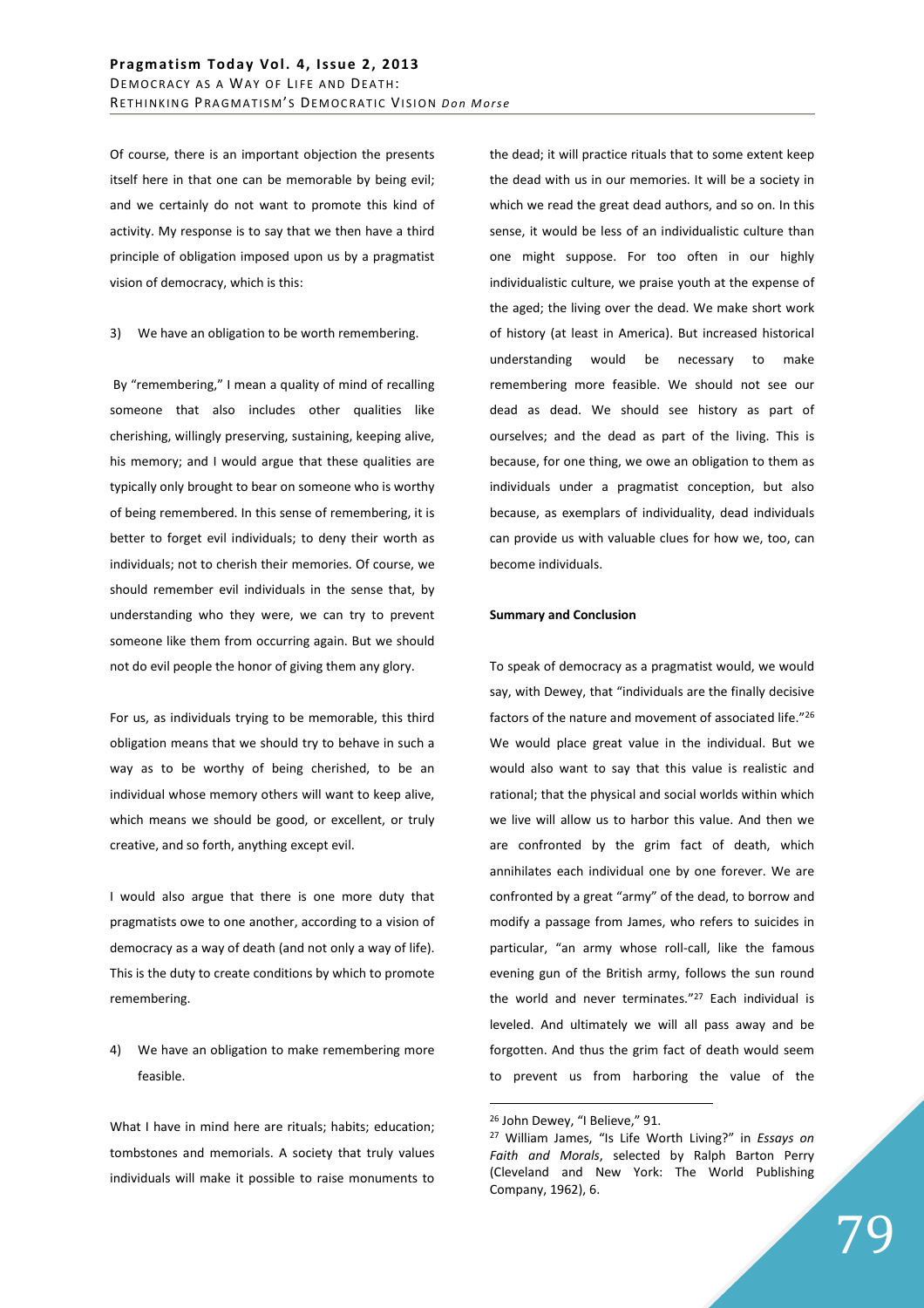importance of the individual in a world like ours, where death is the undisputed king.

But then again, and on the other hand, there are things we can do, and ought to do, to reassert the value of the individual in the world, even if it is a world ruled by death. For while we are still alive, we can remember; we can be memorable; we can be worth remembering; and we can make remembering each other more feasible. These goals are realistic; they are not beyond all human power. And what they give us is something significant: a fuller and richer democracy, a democracy not only of the living, but also a "democracy of the dead."<sup>28</sup>

Ultimately, however, I do not see how even democracy conceived in this way can overcome negative actuality. In the end, everything will be as if it had never been. In the end, there will be no one to remember anybody. Therefore, no one will be remembered. Everything will be lost. But perhaps it is only in this eventual loss of the individual that democracy is even possible. Perhaps one can be an individual (and hence, one can have a democracy) only by having limitations, a delimited field in which one can act and relative to which one can define oneself.<sup>29</sup> That there is the sorrow of infinite loss

http://web.ebscohost.com.library3.webster.edu/ehost/p dfviewer/pdfviewer?vid=4&hid=104&sid=035f64e2- 375d-4a8a-8a83-f2e36548e974%40sessionmgr115

(6/3/2011). The whole debate between Foust and

is something we know accompanies death; nothing can avoid this fact and this fate. But such a fate is not the whole story. Limitation, even ultimate limitation, is the circumscribed field of activity which is a precondition of individual effort.<sup>30</sup> And so, although everything will be lost, much can nonetheless be gained. The individual, who we value in a pragmatist vision of democracy, can once have been, and can once have been remembered and cherished, even if, paradoxically, the condition for this reality is that, in the end, the individual and his memory never will have been.

It is an idea as old as the poets. Beauty and sorrow go together, the permanent with the impermanent. $31$  I like how Whitehead puts it, quoting "a famous hymn":

> Abide with me; Fast falls the eventide.<sup>32</sup>

 $\overline{a}$ 

<sup>30</sup> This is similar to what Karl Jaspers meant by a "limit situation," as discussed, for example, by Jean T. Wilde, William Kluback, and William Kimmel. See Jean T. Wilde, William Kluback, and William Kimmel, "Introduction," in Karl Jaspers, *Truth and Symbol*, translated by Jean T. Wilde, William Kluback, and William Kimmel (New Haven: College and University Press, 1959), 10-11. The difference between Jasper's view and this one, however, is that Jaspers make the limit situation an occasion for seeing beyond human life, or what he calls "transcendence," whereas the present view only makes it an occasion for seeing and appreciating finite human life all the more, as I go on to clarify. Both views, however, suggest that a limit reveals new perspectives. For Jasper's account of transcendence, see Karl Jaspers, *The Philosophy of Existence*, trans., Richard F. Grabay (Philadelphia: University of Pennsylvania Press, 1995), 81. For more on the difference between the awareness of death as transcendence and as fuller immersion in life, see Sean Ireton, *An Ontological Study of Death: From Hegel to Heidegger* (Pittsburgh: Duquesne University Press, 2007), 1 ff.

<sup>28</sup> See David L. Hall and Roger T. Aimes, *The Democracy of the Dead.*

<sup>29</sup> This view follows Heidegger's concept of "beingtowards-death," which involves the idea that only as we realize that we move toward the end of ourselves in death are we able to see our lives as a whole and as lives in which we can develop ourselves freely as individuals. Martin Heidegger, *Being and Time*, trans. John Macquarrie and Edward Robinson (New York: Harper and Row, 1962), 307-311. For an excellent account of Heidegger on death, one that shows how, for Heidegger, the awareness of death is what make our truly individual efforts possible in the first place, see Kenneth W. Stikkers, "Commentary on Matthew A. Foust, 'Tragedy and the Sorrow of Finitude: Reflections on Sin and Death in the Philosophy of Josiah Royce,' Volume 2, Number 2, Summer 2007: 115-118. PDF File, accessed through *Philosopher's Index* via EBSCOhost,

Stikkers brings out nicely some aspects of the contrast between Royce's view of death and my own, which in some respects pertains more to Heidegger's than to Royce's.

<sup>&</sup>lt;sup>31</sup> Seigfried sees this tension at work in Addam's philosophy, as can be seen in the subtitle of her essay. See Charlene Haddock Seigfried, "A Pragmatist Response to Death: Jane Addams on the Permanent and the Transient," 133.

<sup>32</sup> As quoted by Alfred North Whitehead in *Process and Reality,* Corrected Edition, ed., David Ray Griffin and Donald W. Sherburne (New York and London: The Free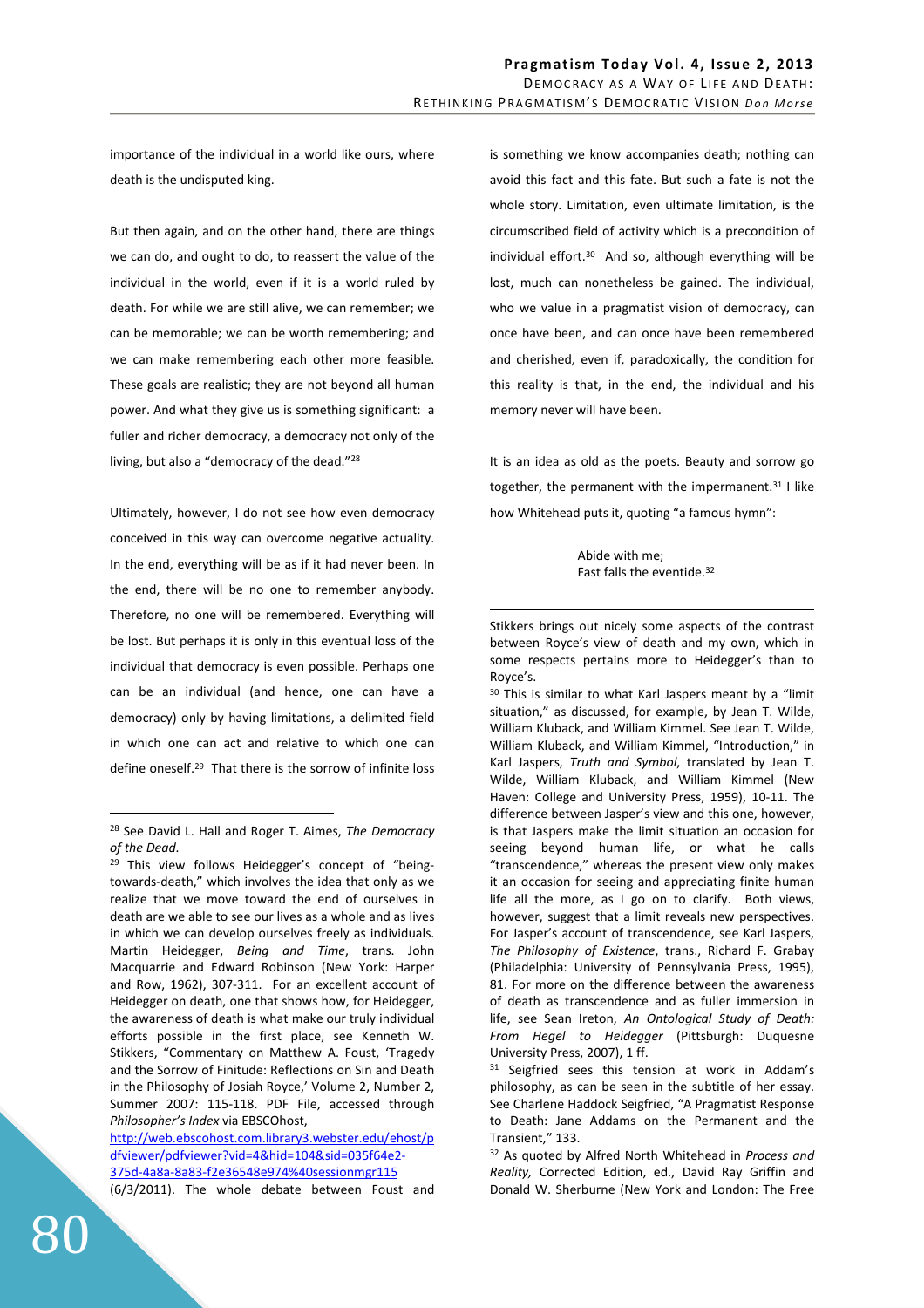We want to persist, even as we perish. Hegel, too, has a similar idea in mind when he writes: "*there is nothing which is not an intermediate state between being and nothing.*" <sup>33</sup> Everything shimmers and fades; but this is the condition of anything existing at all, and of our appreciation of anything's existence. Crispin Sartwell also invokes the idea when he speaks of the connection between death and beauty. "That we can lose things," he says, "that in fact we are always in the process of losing everything we have, underlies the longing with which we inhabit the world. And in that longing resides the possibility of beauty . . . Grief and death and beauty call on us to yearn, and perhaps they call on us to yearn impossibly, to yearn for an object that is always slipping from our grasp."<sup>34</sup> There is no getting around death; but beauty is its consolation. It all fades away; but *there are moments;* there is this moment here; there is the poignancy of what is fading. In a similar fashion, I submit that, although negative actuality conquers all in the end, and it reigns supreme over individuals, nonetheless something like the philosophy of remembering, as I have sketched it here, may be the best chance that we have in the face of such overwhelming odds. To keep individuals alive in our memories as long as we can before everything is finally annihilated is not to conquer death in the end; it is only conquer death for a little while. It is something small, but it is something; and this something, this semblance of individual value, may be the best that we can hope for in a world like ours, a world in which we are all, each one of us, fated to live and to die and ultimately to be forgotten.

Remember me, the dead person says to us. And we will remember you, we say to him or to her. And we say to those who are still living when *we* die: remember me, too, for as long as you can. And we all say this for just so long as there is someone to hear our plea, until none of us will say anything anymore.

<u>.</u>

Press, 1979), 209.

<sup>33</sup> G. W. F. Hegel, *Hegel's Science of Logic,* trans. A.V. Miller (Amherst, NY: Humanity Books, 1999), 105. <sup>34</sup> Crispin Sartwell, *Six Names of Beauty* (New York and London: Routledge, 2006), 4.